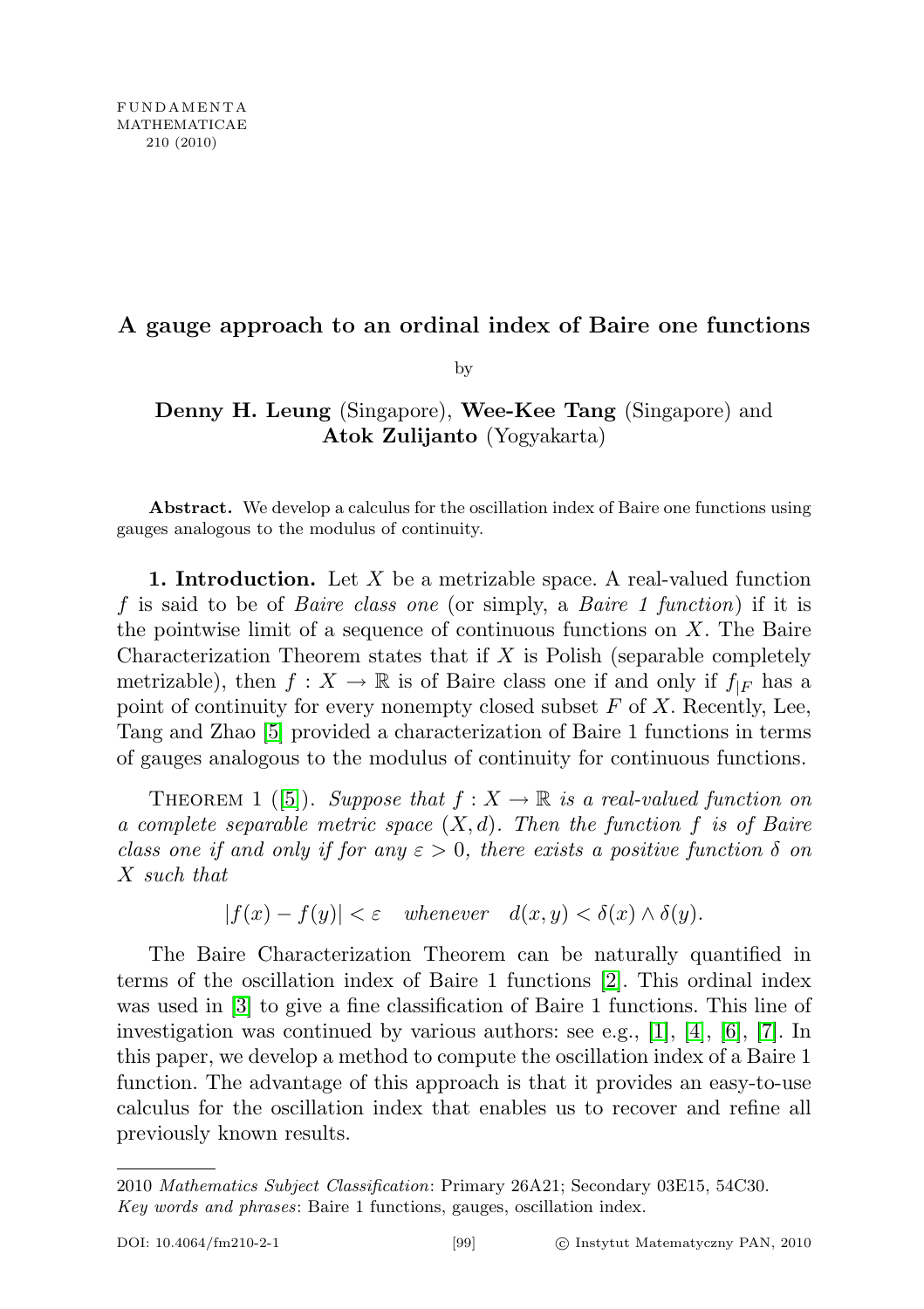Let C denote the collection of all closed subsets of X. A *derivation* on C is a map  $\mathcal{D}: \mathcal{C} \to \mathcal{C}$  such that (i)  $\mathcal{D}(P) \subseteq P$  for all  $P \in \mathcal{C}$  and (ii)  $\mathcal{D}(P) \subseteq$  $\mathcal{D}(Q)$  if  $P \subseteq Q$ . A derivation D may be iterated in the usual manner. Let  $\mathcal{D}^0(P) = P$ . For all  $\alpha < \omega_1$ , let

$$
\mathcal{D}^{\alpha+1}(P) = \mathcal{D}(\mathcal{D}^{\alpha}(P)).
$$

If  $\alpha$  is a countable limit ordinal, set

$$
\mathcal{D}^{\alpha}(P) = \bigcap_{\gamma < \alpha} \mathcal{D}^{\gamma}(P).
$$

The *index* of D, denoted by  $\iota(\mathcal{D})$ , is the least countable ordinal  $\alpha$  such that  $\mathcal{D}^{\alpha}(X) = \emptyset$ , if such an  $\alpha$  exists, and  $\omega_1$  otherwise.

Let  $\varepsilon > 0$  and a function  $f: X \to \mathbb{R}$  be given. For any  $P \in \mathcal{C}$ , let  $\mathcal{D}(f, \varepsilon, P)$  be the set of all  $x \in P$  such that for any neighborhood U of x, there exist  $x_1, x_2 \in P \cap U$  such that  $|f(x_1) - f(x_2)| \geq \varepsilon$ . For fixed f and  $\varepsilon > 0$ ,  $\mathcal{D}(f, \varepsilon, \cdot)$  is clearly a derivation on C. Set  $\beta(f, \varepsilon) = \iota(\mathcal{D}(f, \varepsilon, \cdot))$ . The oscillation index of f is  $\beta(f) = \sup_{\varepsilon > 0} \beta(f, \varepsilon)$ . It is clear from the Baire Characterization Theorem that a real-valued function on a complete separable metric space is Baire 1 if and only if its oscillation index is countable. For a countable ordinal  $\xi$ , let  $\mathfrak{B}^{\xi}_{1}$  $\frac{1}{1}(X)$  denote the set of all Baire 1 functions on X with  $\beta(f) \leq \omega^{\xi}$ .

Let  $\pi: X \to \mathbb{R}$  be a function that is never zero. For any closed subset H of X let  $\mathcal{Z}(\pi, H)$  be the set of all  $x \in H$  such that for any neighborhood U of x, inf $\{|\pi(y)| : y \in U \cap H\} = 0$ . Clearly, given a fixed  $\pi$ ,  $\mathcal{Z}(\pi, \cdot)$  is a derivation on C. We define the zero index  $o(\pi)$  of  $\pi$  to be the index of the derivation  $\mathcal{Z}(\pi, \cdot)$ .

We conclude this section by stating two simple facts concerning derivations that will be used below. They are easily verified by using transfinite induction.

<span id="page-1-0"></span>PROPOSITION 2. Let  $\mathcal D$  and  $\mathcal E$  be derivations.

- (1) If  $\mathcal{D}P \subseteq \mathcal{E}P$  for all P, then  $\mathcal{D}^{\alpha}P \subseteq \mathcal{E}^{\alpha}P$  for all P and all  $\alpha < \omega_1$ . Hence  $\iota(\mathcal{D}) \leq \iota(\mathcal{E}).$
- (2) Suppose that  $\mathcal{D}(P \cup Q) \subseteq \mathcal{D}(P) \cup \mathcal{D}(Q)$  for all P and Q. Then  $\mathcal{D}^{\alpha}(P \cup Q) \subseteq \mathcal{D}^{\alpha}(P) \cup \mathcal{D}^{\alpha}(Q)$  for all  $P, Q$  and all  $\alpha < \omega_1$ .

**2. Gauges and their zero indices.** Let  $f$  be a real-valued function on a separable complete metric space  $(X, d)$  and let  $\varepsilon > 0$ . A positive function  $\delta: X \to \mathbb{R}^+$  is called an  $\varepsilon$ -gauge of f if for any  $x, y \in X$ ,

$$
|f(x) - f(y)| < \varepsilon \quad \text{whenever} \quad d(x, y) < \delta(x) \land \delta(y).
$$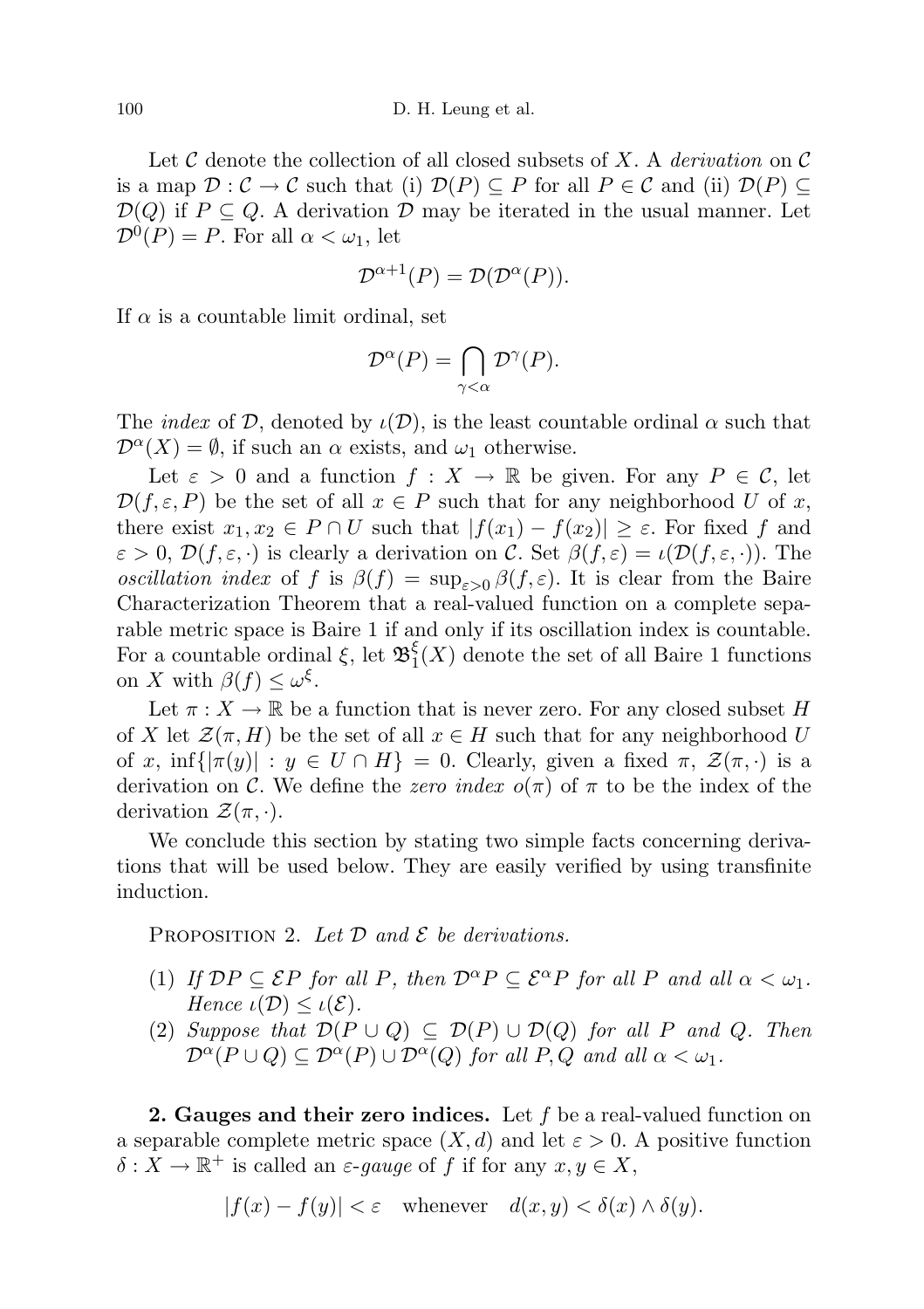One can easily check that if  $\delta$  is an  $\varepsilon$ -gauge of f, then  $\mathcal{D}(f, \varepsilon, P) \subseteq \mathcal{Z}(\delta, P)$ for every closed set P. Applying Proposition  $2(1)$ , we obtain the following immediately.

<span id="page-2-0"></span>PROPOSITION 3. Let  $\varepsilon > 0$  and a Baire 1 function  $f: X \to \mathbb{R}$  be given. If  $\delta: X \to \mathbb{R}^+$  is an  $\varepsilon$ -gauge of f, then  $\beta(f,\varepsilon) \leq o(\delta)$ .

The utility of the gauge approach comes from the fact that the inequality in Proposition [3](#page-2-0) can be made into an equality.

<span id="page-2-1"></span>THEOREM 4. Let  $f: X \to \mathbb{R}$  be a Baire 1 function. Then for any  $\varepsilon > 0$ there exists an  $\varepsilon$ -gauge  $\delta$  of f such that  $o(\delta) = \beta(f, \varepsilon)$ .

*Proof.* For simplicity, write  $\mathcal{D}^{\alpha}$  for  $\mathcal{D}^{\alpha}(f, \varepsilon, X)$  for all  $\alpha < \omega_1$ . For all  $\alpha <$  $\beta(f)$  and  $x \in \mathcal{D}^{\alpha} \setminus \mathcal{D}^{\alpha+1}$ , define  $\delta(x)$  to be the supremum of all  $\delta$  such that  $\delta \leq \min\{1, d(x, \mathcal{D}^{\alpha+1})\}$  and  $|f(x_1)-f(x_2)| < \varepsilon$  for all  $x_1, x_2 \in B(x, \delta) \cap \mathcal{D}^{\alpha}$ . By definition of  $\mathcal{D}^{\alpha}$  and  $\mathcal{D}^{\alpha+1}$ ,  $\delta(x) > 0$ . We first show that  $\delta$  is an  $\varepsilon$ -gauge of f. Indeed, for  $x, y \in X$  with  $d(x, y) < \delta(x) \wedge \delta(y)$ , we may assume that  $x \in \mathcal{D}^{\alpha} \setminus \mathcal{D}^{\alpha+1}, y \in \mathcal{D}^{\gamma} \setminus \mathcal{D}^{\gamma+1}, \text{ with } \alpha \leq \gamma. \text{ Then } d(x, y) < \delta(x) \leq d(x, \mathcal{D}^{\alpha+1})$ and hence  $y \notin \mathcal{D}^{\alpha+1}$ . Thus  $\alpha = \gamma$ . Choose  $\delta_0$  such that  $d(x, y) < \delta_0 < \delta(x)$ . We have  $x, y \in B(x, \delta_0) \cap \mathcal{D}^{\alpha}$  and hence  $|f(x) - f(y)| < \varepsilon$ . This proves that δ is an  $\varepsilon$ -gauge for f. By Proposition [3,](#page-2-0)  $\beta(f,\varepsilon) \leq o(\delta)$ .

We prove the reverse inequality by showing inductively that  $\mathcal{Z}^{\alpha}(\delta, X) \subseteq$  $\mathcal{D}^{\alpha}$  for all  $\alpha \leq \beta(f)$ . The claim is obvious if  $\alpha$  is 0 or a limit ordinal. Suppose that  $\mathcal{Z}^{\alpha}(\delta, X) \subseteq \mathcal{D}^{\alpha}$  for some  $\alpha < \beta(f)$ . Take any  $x \in \mathcal{Z}^{\alpha}(\delta, X) \setminus \mathcal{D}^{\alpha+1}$ . By the inductive hypothesis,  $x \in \mathcal{D}^{\alpha} \setminus \mathcal{D}^{\alpha+1}$ . Choose  $\delta_0$  so that  $0 < \delta_0 < \delta(x)$ . For any  $y \in B(x,\delta_0) \cap \mathcal{Z}^{\alpha}(\delta,X) \subseteq \mathcal{D}^{\alpha} \setminus \mathcal{D}^{\alpha+1}$ , let  $\delta' = \delta_0 - d(x,y)$ . Then  $0 < \delta' \leq \delta(x) \leq 1$ . Also,

$$
d(y, \mathcal{D}^{\alpha+1}) \ge d(x, \mathcal{D}^{\alpha+1}) - d(x, y) > \delta_0 - d(x, y) = \delta'.
$$

If  $x_1, x_2 \in B(y, \delta') \cap \mathcal{D}^{\alpha}$ , then  $x_1, x_2 \in B(x, \delta_0) \cap \mathcal{D}^{\alpha}$  and thus we have  $|f(x_1) - f(x_2)| < \varepsilon$ . By definition,  $\delta(y) \ge \delta' = \delta_0 - d(x, y)$ . This proves that  $x \notin \mathcal{Z}^{\alpha+1}(\delta, X)$  and completes the induction.

3. Some computational tools. Before we see some applications of Theorem [4,](#page-2-1) we establish some computational tools for estimating the zero index. The next lemma is implicitly contained in the proof of [\[3,](#page-9-1) Lemma 5].

<span id="page-2-2"></span>LEMMA 5. Let  $\mathcal{D}_1$  and  $\mathcal{D}_2$  be derivations. If  $\mathcal D$  is a derivation so that  $\mathcal{D}(P \cup Q) \subseteq \mathcal{D}(P) \cup \mathcal{D}(Q)$  and  $\mathcal{D}(P) \subseteq \mathcal{D}_1(P) \cup \mathcal{D}_2(P)$  for all P and Q, then  $\mathcal{D}^{\omega^{\xi}}(P) \subseteq \mathcal{D}_1^{\omega^{\xi}}$  $\frac{\omega^\xi}{1}(P)\cup\mathcal{D}_2^{\omega^\xi}$  $\frac{\omega^c}{2}(P)$  for  $\xi < \omega_1$  and all P.

*Proof.* We prove the lemma by induction on  $\xi$ . By hypothesis, the statement holds for  $\xi = 0$ . Since the sequences  $(\mathcal{D}_i^{\alpha} P)_{\alpha}$ ,  $i = 1, 2$ , are nonincreasing, the inductive step for a limit ordinal  $\xi$  is clear. Assume that the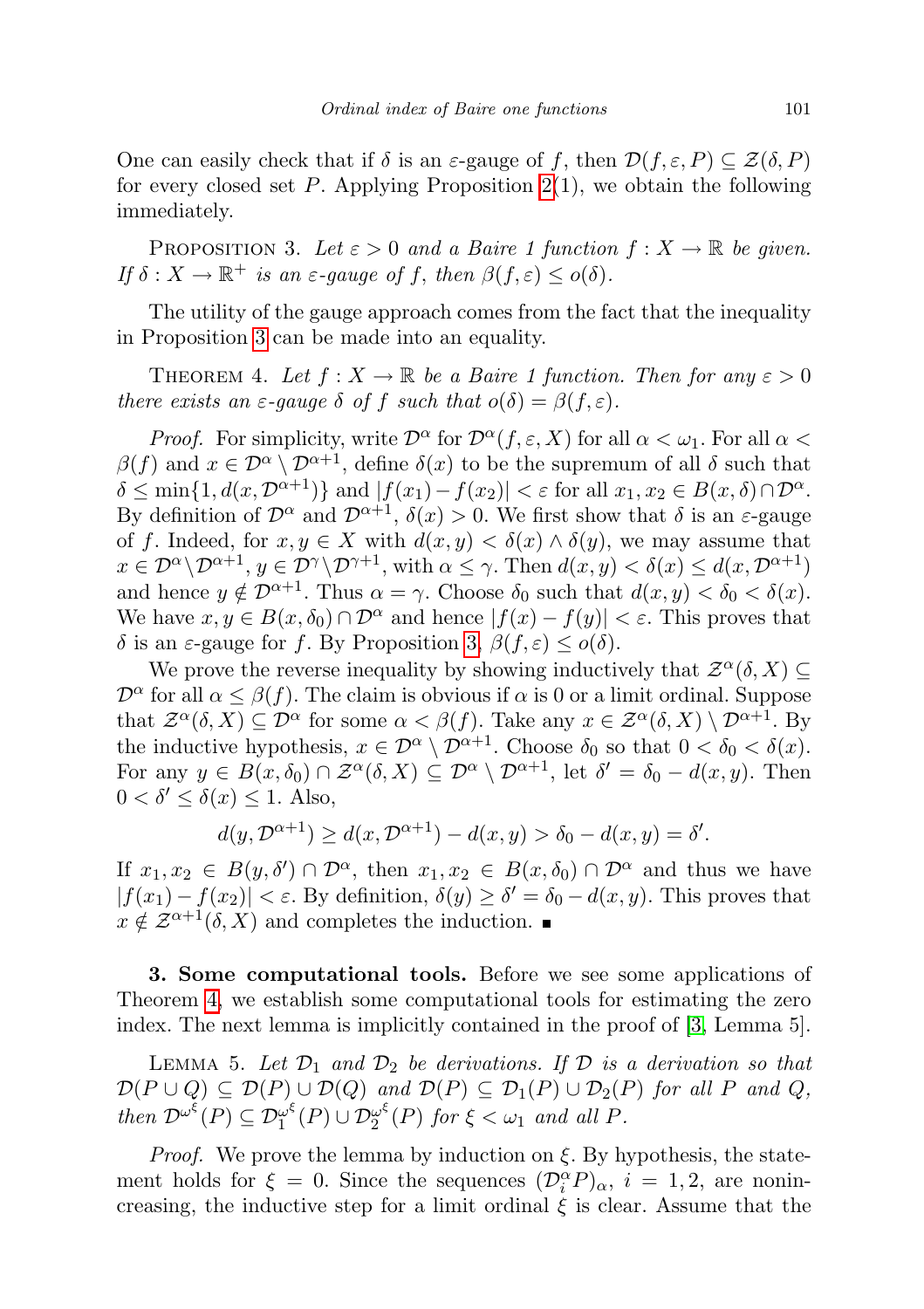statement holds for some  $\xi < \omega_1$ . We need to show that

<span id="page-3-0"></span>
$$
\mathcal{D}^{\omega^{\xi+1}}(P) \subseteq \mathcal{D}_1^{\omega^{\xi+1}}(P) \cup \mathcal{D}_2^{\omega^{\xi+1}}(P).
$$

To this end, we prove that

(3.1) 
$$
\mathcal{D}^{\omega^{\xi} \cdot 2n}(P) \subseteq \mathcal{D}_1^{\omega^{\xi} \cdot n}(P) \cup \mathcal{D}_2^{\omega^{\xi} \cdot n}(P)
$$

for all  $n \in \mathbb{N}$ . For each  $s \in 2^k = \{(\varepsilon_1, \ldots, \varepsilon_k) : \varepsilon_i = 1 \text{ or } 2\}, k \in \mathbb{N}$ , define  $P_s$ as follows:

$$
P_1 = \mathcal{D}_1^{\omega^{\xi}}(P), \quad P_2 = \mathcal{D}_2^{\omega^{\xi}}(P)
$$

and

<span id="page-3-1"></span>
$$
P_{s^{\wedge}1} = \mathcal{D}_1^{\omega^{\xi}}(P_s), \quad P_{s^{\wedge}2} = \mathcal{D}_2^{\omega^{\xi}}(P_s).
$$

To prove [\(3.1\)](#page-3-0), we first prove that

(3.2) 
$$
\mathcal{D}^{\omega^{\xi} \cdot k}(P) \subseteq \bigcup_{s \in 2^k} P_s
$$

for every  $k \in \mathbb{N}$ . By the inductive assumption, [\(3.2\)](#page-3-1) is true for  $k = 1$ . Assume that it is true for some  $k \in \mathbb{N}$ . Then

$$
\mathcal{D}^{\omega^{\xi} \cdot (k+1)}(P) = \mathcal{D}^{\omega^{\xi}}(\mathcal{D}^{\omega^{\xi} \cdot k}(P)) \subseteq \mathcal{D}^{\omega^{\xi}}\left(\bigcup_{s \in 2^k} P_s\right)
$$
  
\n
$$
\subseteq \bigcup_{s \in 2^k} \mathcal{D}^{\omega^{\xi}}(P_s) \text{ by Proposition 2(2)}
$$
  
\n
$$
\subseteq \bigcup_{s \in 2^k} (\mathcal{D}_1^{\omega^{\xi}}(P_s) \cup \mathcal{D}_2^{\omega^{\xi}}(P_s)) \text{ by the inductive hypothesis}
$$
  
\n
$$
= \left(\bigcup_{s \in 2^k} P_{s^{\wedge}1}\right) \cup \left(\bigcup_{s \in 2^k} P_{s^{\wedge}2}\right) = \bigcup_{s \in 2^{k+1}} P_s.
$$

Thus [\(3.2\)](#page-3-1) is verified by induction. Therefore, for all  $n \in \mathbb{N}$ ,

$$
\mathcal{D}^{\omega^{\xi} \cdot 2n}(P) \subseteq \bigcup_{s \in 2^{2n}} P_s
$$
  
\n
$$
\subseteq \bigcup \{ P_s : s \in 2^{2n} \text{ and } \text{card}(\{k : s(k) = 1\}) \ge n \}
$$
  
\n
$$
\cup \bigcup \{ P_s : s \in 2^{2n} \text{ and } \text{card}(\{k : s(k) = 2\}) \ge n \}.
$$

If s takes the value 1 at least n times, then  $P_s \subseteq \mathcal{D}_1^{\omega^{\xi} \cdot n}(P)$ . Similarly if s takes the value 2 at least *n* times, then  $P_s \subseteq \mathcal{D}_2^{\omega^{\xi} \cdot n}(P)$ . Thus [\(3.1\)](#page-3-0) is proved.

Taking intersection over all  $n$  in  $(3.1)$  gives

$$
\mathcal{D}^{\omega^{\xi+1}}(P) \subseteq \mathcal{D}_1^{\omega^{\xi+1}}(P) \cup \mathcal{D}_2^{\omega^{\xi+1}}(P). \blacksquare
$$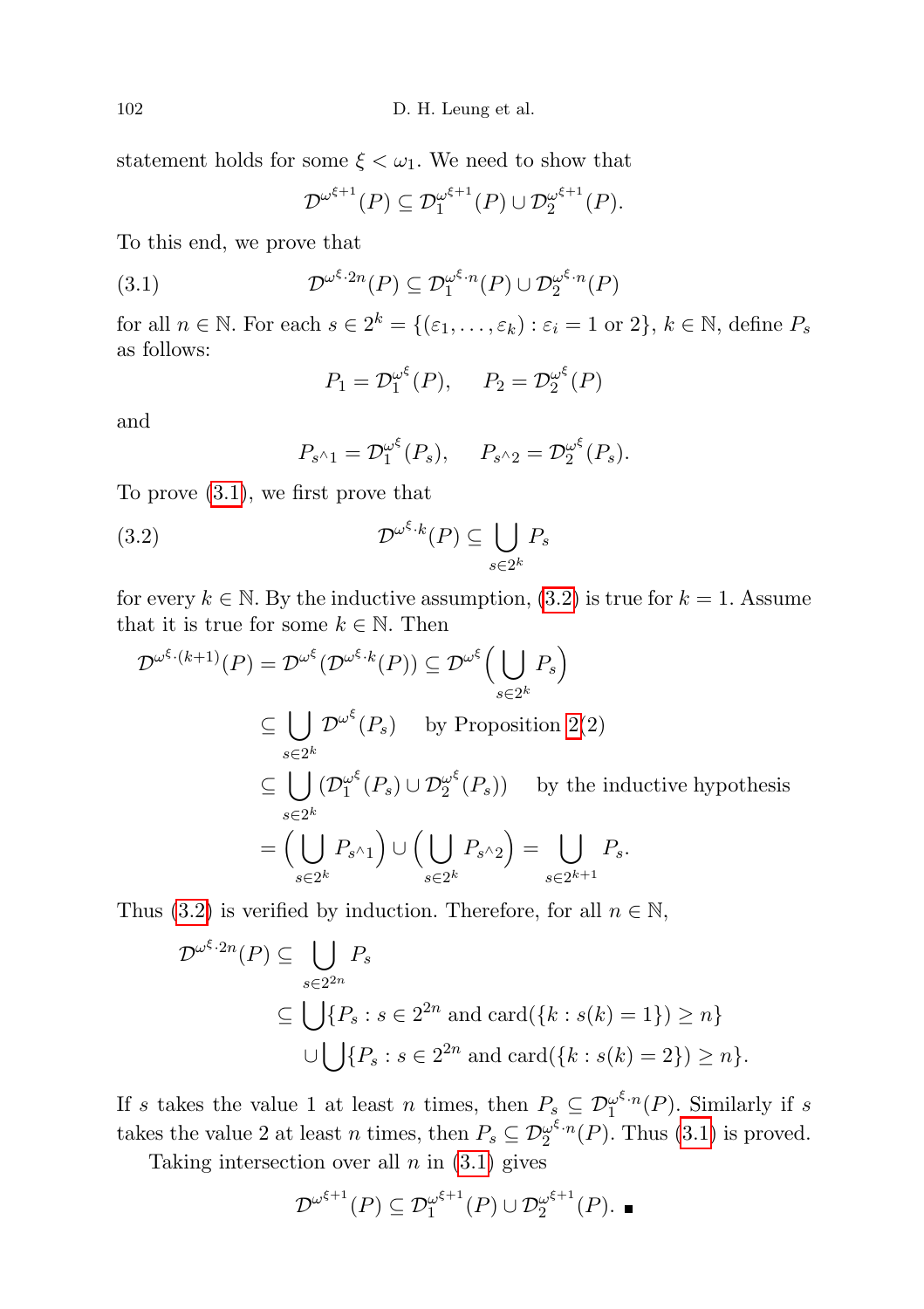<span id="page-4-0"></span>THEOREM 6. If  $\pi_1, \pi_2 : X \to \mathbb{R}$  are positive functions with  $o(\pi_1) \leq \omega^{\xi}$ and  $o(\pi_2) \leq \omega^{\xi}$  for some  $\xi < \omega_1$ , then  $o(\pi_1 \wedge \pi_2) \leq \omega^{\xi}$ .

Proof. Let  $\pi = \pi_1 \wedge \pi_2$ . Consider the derivations  $\mathcal{D}(P) = \mathcal{Z}^{\alpha}(\pi, P)$ ,  $\mathcal{D}_i(P) = \mathcal{Z}^{\alpha}(\pi_i, P), i = 1, 2$ . It is easy to see that these derivations satisfy the hypotheses of Lemma [5.](#page-2-2) Therefore, the conclusion follows by the same lemma. ■

For any  $\alpha < \omega_1$ , set  $[\alpha] = \inf \{ \omega^{\xi} : \alpha \leq \omega^{\xi} \}.$ 

REMARK. For any Baire 1 function  $f$ , we may apply Theorems [4](#page-2-1) and [6](#page-4-0) to obtain  $\delta_f : \mathbb{R} \times X \to \mathbb{R}^+$  such that

- (a)  $\delta_f(\varepsilon, \cdot)$  is an  $\varepsilon$ -gauge for  $f$ ,
- (b)  $\delta_f(\cdot, x)$  is a nondecreasing function for all  $x \in X$ ,

(c) 
$$
o(\delta_f(\varepsilon, \cdot)) \leq [\beta(f)].
$$

Indeed, according to Theorem [4,](#page-2-1) for each  $n \in \mathbb{N}$ , there is an 1/n-gauge  $\delta_n$ of f such that  $o(\delta_n) = \beta(f, 1/n) \leq [\beta(f)]$ . Set  $\delta_f(1/n, \cdot) = \delta_1 \wedge \cdots \wedge \delta_n$ . For all  $x \in X$ ,  $(\delta_f(1/n, x))_n$  is nonincreasing. Clearly,  $\delta_f(1/n, \cdot)$  is an  $\varepsilon$ -gauge for f if  $1/n \leq \varepsilon$ . Also by Theorem [6,](#page-4-0)  $o(\delta_f(1/n, \cdot)) \leq [\beta(f)]$ . Given  $\varepsilon > 0$ , set  $\delta_f(\varepsilon, \cdot) = \delta_f(1/n, \cdot)$  if  $\varepsilon \in [1/n, 1/(n-1))$   $(1/0 = +\infty)$ . Then  $\delta_f$  has the desired properties. A function  $\delta_f$  satisfying (a)–(c) will be called a *B*-gauge for  $f$ .

<span id="page-4-2"></span>PROPOSITION 7. Let  $\phi$  and  $\psi$  be positive functions.

(1) If there is  $0 < c < \infty$  such that  $\psi \leq c\phi$ , then  $o(\phi) \leq o(\psi)$ .

$$
(2) \ \ o(\phi^2) = o(\phi).
$$

(3)  $o(\phi\psi) \leq [o(\phi)] \vee [o(\psi)].$ 

*Proof.* (1) and (2) are clear. For (3), observe that  $(\phi \wedge \psi)^2 \leq \phi \psi$ . So by  $(1), (2)$  and Theorem [6,](#page-4-0)

$$
o(\phi\psi) \leq o((\phi \wedge \psi)^2) = o(\phi \wedge \psi) \leq [o(\phi)] \vee [o(\psi)].
$$

Let f be a real-valued function on X. For any closed subset H of X, let

$$
\mathcal{U}(f, H) = \{ x \in H : \limsup_{\substack{y \to x \\ y \in H}} |f(y)| = \infty \}.
$$

Then  $\mathcal{U}(f, \cdot)$  is clearly a derivation on C. The unboundedness index  $u(f)$  of f is defined as the index of the derivation  $\mathcal{U}(f, \cdot)$ .

The following proposition follows easily from the fact that  $\mathcal{Z}(1/(\phi+a), \cdot)$  $=\mathcal{U}(\phi,\cdot)$  for any  $a>0$ .

<span id="page-4-1"></span>PROPOSITION 8. Let  $\phi$  be a positive function and  $a > 0$ . Then

$$
o\bigg(\frac{1}{\phi+a}\bigg)=u(\phi).
$$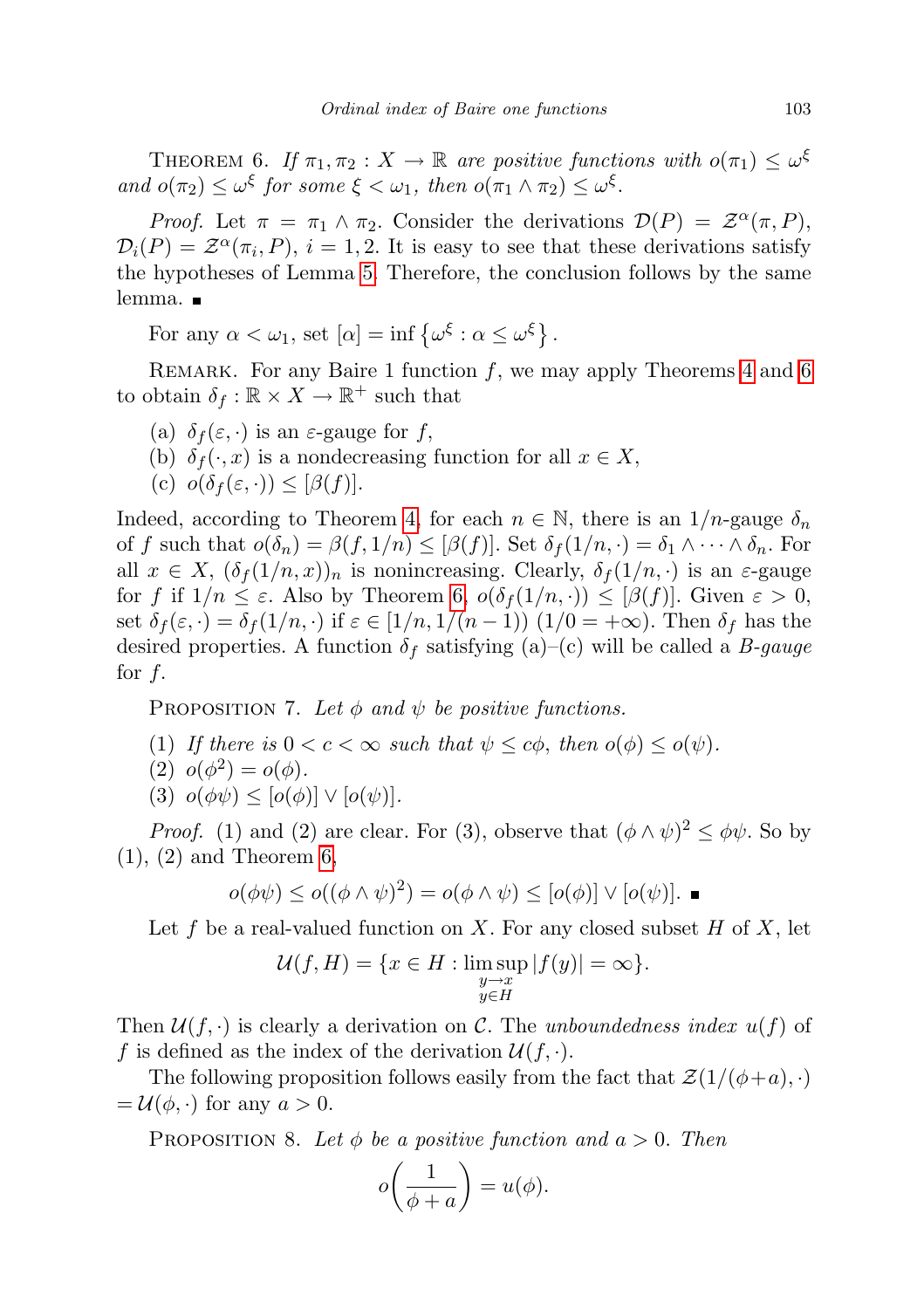104 D. H. Leung et al.

**4. Applications.** It was shown in [\[3,](#page-9-1) Section 2] that  $\mathcal{B}_1^{\xi}$  $\mathcal{L}_1(K)$ , the space of bounded Baire 1 functions f on a compact metric space K with  $\beta(f) \leq \omega^{\xi}$ , is a Banach algebra under pointwise operations. In [\[6\]](#page-10-2), extension to unbounded Baire 1 functions was considered. It was found that for a compact metric space  $K$ , if  $f \in \mathfrak{B}_1^{\xi_1}(K)$  and  $g \in \mathfrak{B}_1^{\xi_2}(K)$  then  $f + g \in \mathfrak{B}_1^{\xi_1 \xi_2}(K)$  and  $fg \in \mathfrak{B}^{\xi}_1$  $\zeta_1(K)$ , where  $\xi = \max{\{\xi_1 + \xi_2, \xi_2 + \xi_1\}}$ . (See [\[6\]](#page-10-2), Proposition 4.4 and Theorem 6.5 respectively.) In this section, we show that generalized versions of these results on a Polish space may be obtained via the gauge approach using Theorem [4](#page-2-1) and the computational tools in  $\S$ 3. In fact, the gauge approach allows us to obtain estimates of the oscillation index of fairly general combinations of two Baire 1 functions.

<span id="page-5-0"></span>LEMMA 9. Suppose that  $f : X \to \mathbb{R}$  is a Baire 1 function and  $\delta_f$  is a B-gauge for f. Let  $\xi = \sup_{\varepsilon > 0} o(\delta_f(\varepsilon, \cdot))$ . If  $\gamma : X \to \mathbb{R}$  is a positive function, then

$$
o(\delta_f(\gamma(\cdot),\cdot)) \le \xi \cdot o(\gamma).
$$

*Proof.* If  $x \notin \mathcal{Z}(\gamma, H)$ , then there exist  $a > 0$  and a neighborhood U of x such that  $\gamma(y) > a$  for all  $y \in U \cap H$ . It follows from the monotonicity of  $\delta_f$  in the first variable that

$$
U \cap \mathcal{Z}(\delta_f(\gamma(\cdot), \cdot), H) \subseteq \mathcal{Z}(\delta_f(a, \cdot), H).
$$

By induction, we have

$$
U \cap \mathcal{Z}^{\alpha}(\delta_f(\gamma(\cdot), \cdot), H) \subseteq \mathcal{Z}^{\alpha}(\delta_f(a, \cdot), H)
$$

for all  $\alpha < \omega_1$ . In particular,

$$
U \cap \mathcal{Z}^{\xi}(\delta_f(\gamma(\cdot), \cdot), H) = \emptyset.
$$

It follows that  $x \notin \mathcal{Z}^{\xi}(\delta_f(\gamma(\cdot), \cdot), H)$ . Hence

$$
\mathcal{Z}^{\xi}(\delta_f(\gamma(\cdot),\cdot), H) \subseteq \mathcal{Z}(\gamma, H).
$$

By Proposition  $2(1)$ , we have

$$
\mathcal{Z}^{\xi\cdot\alpha}(\delta_f(\gamma(\cdot),\cdot),\,H)\subseteq\mathcal{Z}^{\alpha}(\gamma,H)
$$

for all  $\alpha < \omega_1$ . In particular,

$$
\mathcal{Z}^{\xi \cdot o(\gamma)}(\delta_f(\gamma(\cdot), \cdot), X) = \emptyset.
$$

It follows that  $o(\delta_f(\gamma(\cdot), \cdot)) \leq \xi \cdot o(\gamma)$ .

Let  $I, J \subseteq \mathbb{R}$ , and let  $f: X \to I$  and  $g: X \to J$ . Given  $\varepsilon > 0$ , a function  $F: I \times J \to \mathbb{R}$  is said to satisfy property  $(*)_{\varepsilon}$  with respect to  $(f, g)$  if there are  $h_1 : I \to \mathbb{R}$  and  $h_2 : J \to \mathbb{R}$  such that

$$
|F(f(x),g(x)) - F(f(y),g(y))| < \varepsilon
$$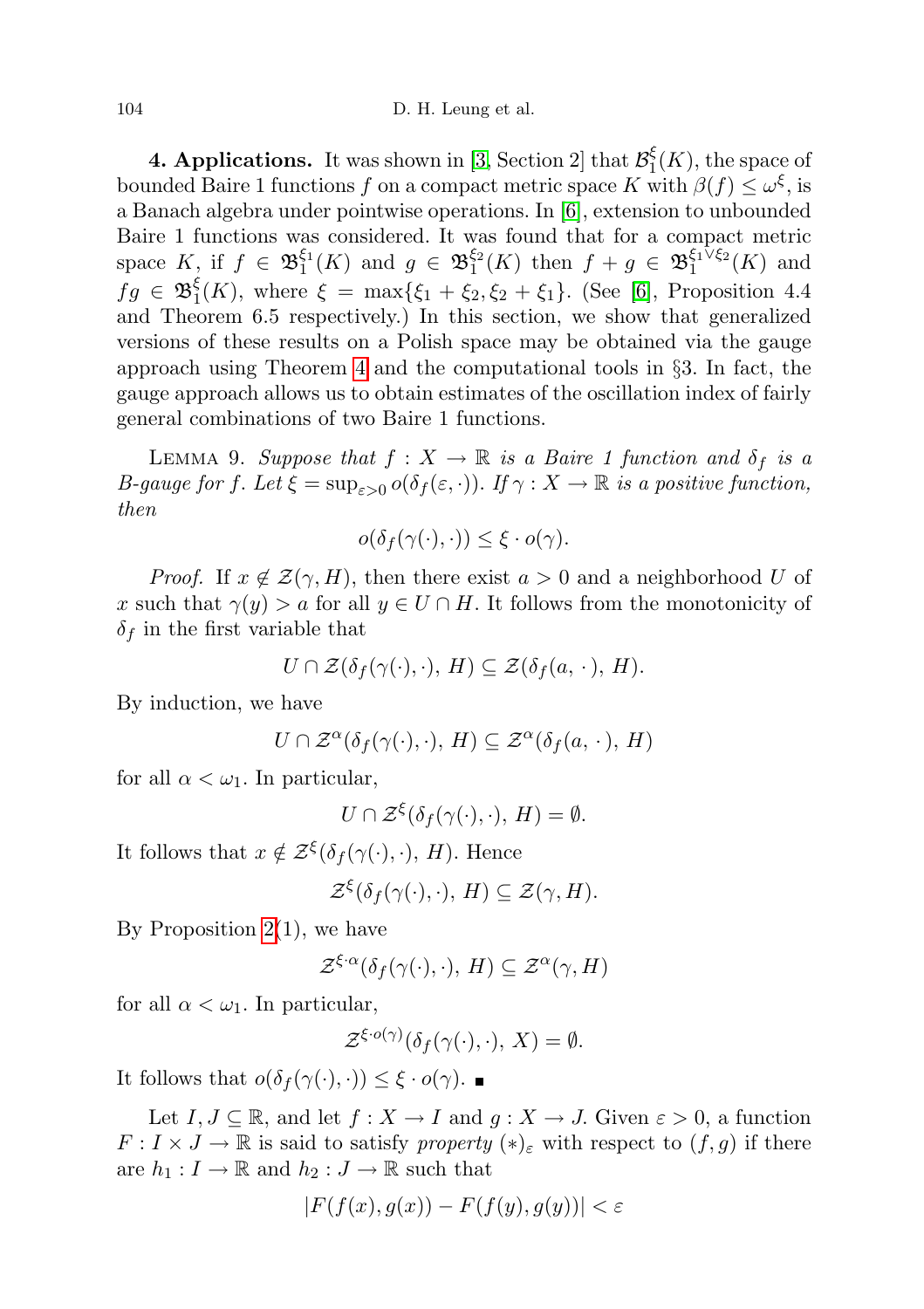whenever

$$
|f(x) - f(y)| < h_1(x) \lor h_1(y) \quad \text{and} \quad |g(x) - g(y)| < h_2(x) \lor h_2(y).
$$

<span id="page-6-0"></span>THEOREM 10. Suppose that  $f, g: X \to \mathbb{R}$  are functions of Baire class one with  $f(X) \subseteq I$  and  $g(X) \subseteq J$ . If  $F : I \times J \to \mathbb{R}$  satisfies property  $(*)_{\varepsilon}$ with respect to  $(f, g)$ , then  $\beta(F(f, g), \varepsilon) \leq [\beta(f)][o(h_1)] \vee [\beta(g)][o(h_2)].$ 

*Proof.* Let  $\varepsilon > 0$  and let  $h_1, h_2$  be given by property  $(*)_\varepsilon$ . Set  $\delta(x) =$  $\delta_f(h_1(x), x) \wedge \delta_q(h_2(x), x)$ , where  $\delta_f$  and  $\delta_q$  are B-gauges of f and g respectively. We first show that  $\delta$  is an  $\varepsilon$ -gauge for  $F(f,g)$ . Indeed, if  $d(x,y)$  $\delta(x) \wedge \delta(y)$ , then

$$
d(x,y) < \delta_f(h_1(x),x) \wedge \delta_f(h_1(y),y)
$$
  
\n
$$
\leq \delta_f(h_1(x) \vee h_1(y),x) \wedge \delta_f(h_1(x) \vee h_1(y),y).
$$

Therefore,

$$
|f(x) - f(y)| < h_1(x) \lor h_1(y).
$$

Likewise,

$$
|g(x) - g(y)| < h_2(x) \lor h_2(y).
$$

By property  $(*)_\varepsilon$ ,

$$
|F(f(y),g(y)) - F(f(x),g(x))| < \varepsilon.
$$

So  $\delta$  is an  $\varepsilon$ -gauge for  $F(f, g)$ . It remains to estimate  $o(\delta)$ . By the definitions of  $\delta_f$  and  $\delta_g$ ,

$$
\sup_{\varepsilon>0}o(\delta_f(\varepsilon,\cdot))\leq[\beta(f)]\quad\text{and}\quad\sup_{\varepsilon>0}o(\delta_g(\varepsilon,\cdot))\leq[\beta(g)].
$$

By Lemma [9,](#page-5-0)

$$
o(\delta_f(h_1(\cdot), \cdot)) \leq [\beta(f)][o(h_1)] \quad \text{and} \quad o(\delta_g(h_2(\cdot), \cdot)) \leq [\beta(g)][o(h_2)].
$$

Therefore, by Theorem [6,](#page-4-0)

$$
o(\delta) = o(\delta_f(h_1(\cdot), \cdot) \wedge \delta_g(h_2(\cdot), \cdot)) \leq [\beta(f)][o(h_1)] \vee [\beta(g)][o(h_2)].
$$

The desired conclusion follows from Proposition [3.](#page-2-0)

<span id="page-6-1"></span>THEOREM 11. If  $F: I \times J \to \mathbb{R}$  is uniformly continuous, then  $\beta(F(f, q))$  $\leq [\beta(f)] \vee [\beta(g)].$ 

*Proof.* Since F is uniformly continuous on  $I \times J$ , for any  $\varepsilon > 0$ , there are positive constant functions  $h_1$  and  $h_2$  that witness the fact that F satisfies (\*)<sub>ε</sub> with respect to  $(f, g)$ . By Theorem [10](#page-6-0),  $\beta(F(f, g), \varepsilon) \leq [\beta(f)][o(h_1)] \vee$  $[\beta(g)][o(h_2)] = [\beta(f)] \vee [\beta(g)]$ , as  $o(h_1) = o(h_2) = 1$ .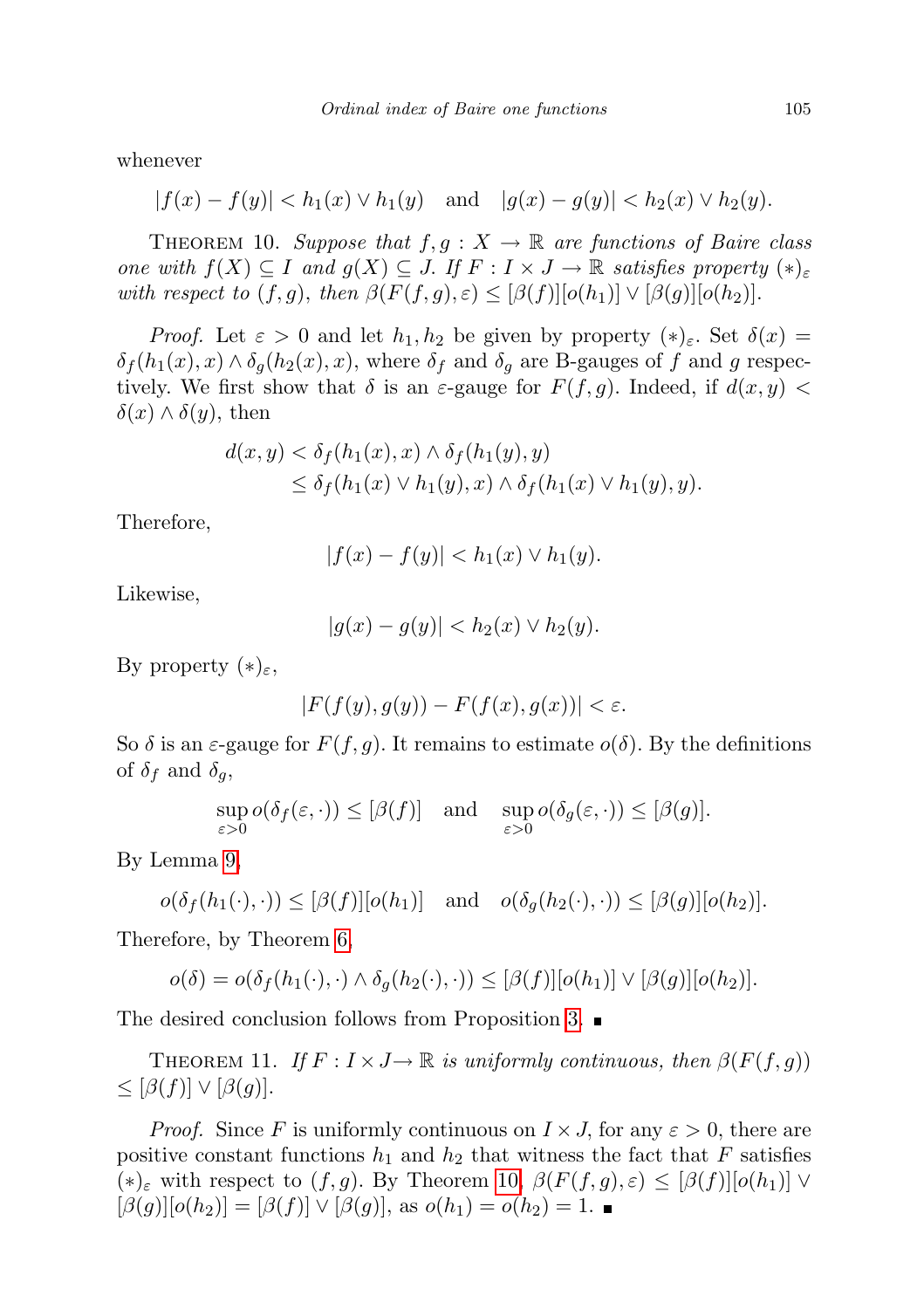COROLLARY 12 ([\[3,](#page-9-1) Section 2], [\[6,](#page-10-2) Proposition 4.4]). If  $f, g \in \mathfrak{B}^{\xi}_{1}$  $\frac{\varsigma}{1}(X),$ then  $f + g$ ,  $|f| \in \mathfrak{B}^{\xi}_{1}$  $\frac{\xi}{1}(X)$ . Furthermore, when f, g are bounded,  $fg \in \mathfrak{B}^{\xi}_1$  $\frac{5}{1}(X).$ 

*Proof.* Since  $F_1(u, v) = u+v$  and  $F_2(u, v) = |u|$  are uniformly continuous functions, the first assertion follows easily from Theorem [11.](#page-6-1) The second assertion is also clear as the product function is uniformly continuous on bounded sets.

The next result improves the estimate given in [\[6,](#page-10-2) Theorem 6.5].

THEOREM 13.  $\beta(fg) \leq [\beta(f)][u(g)] \vee [\beta(g)][u(f)].$ 

*Proof.* Let  $0 < \varepsilon < 1$ . Then  $F(u, v) = uv$  has property  $(\ast)_{\varepsilon}$  with respect to  $(f, g)$  with

$$
h_1(x) = \frac{\varepsilon}{3(|g(x)| + 1)}
$$
 and  $h_2(x) = \frac{\varepsilon}{3(|f(x)| + 1)}$ .

Indeed, if

 $|f(x) - f(y)| < h_1(x) \vee h_1(y)$  and  $|g(x) - g(y)| < h_2(x) \vee h_2(y)$ ,

then

$$
|f(x) - f(y)| < \frac{\varepsilon}{3(|g(x)| + 1)} \vee \frac{\varepsilon}{3(|g(y)| + 1)} \le 1
$$

and

$$
|g(x) - g(y)| < \frac{\varepsilon}{3(|f(x)| + 1)} \vee \frac{\varepsilon}{3(|f(y)| + 1)} \le 1.
$$

Since  $|g(y)| \leq |g(y) - g(x)| + |g(x)| < 1 + |g(x)|$ , it follows that

$$
|g(y)||f(x)-f(y)| \leq \frac{\varepsilon|g(y)|}{3(|g(x)|+1)} \vee \frac{\varepsilon|g(y)|}{3(|g(y)|+1)} < \frac{\varepsilon}{2}.
$$

Similarly,

$$
|f(x)| |g(x) - g(y)| < \frac{\varepsilon}{2}.
$$

Therefore,

$$
|F(f(x), g(x)) - F(f(y), g(y))| = |f(x)g(x) - f(y)g(y)|
$$
  
\n
$$
\leq |g(y)| |f(x) - f(y)| + |f(x)| |g(x) - g(y)|
$$
  
\n
$$
< \varepsilon/2 + \varepsilon/2 = \varepsilon.
$$

Thus F has property  $(*)_{\varepsilon}$  with respect to  $(f, g)$ . By Theorem [10](#page-6-0) and Proposition [8,](#page-4-1)

$$
\beta(fg,\varepsilon) \leq [\beta(f)] \left[ o\left(\frac{\varepsilon}{3(|g|+1)}\right) \right] \vee [\beta(g)] \left[ o\left(\frac{\varepsilon}{3(|f|+1)}\right) \right]
$$

$$
= [\beta(f)][u(g)] \vee [\beta(g)][u(f)].
$$

Taking supremum over all  $\varepsilon > 0$  completes the proof.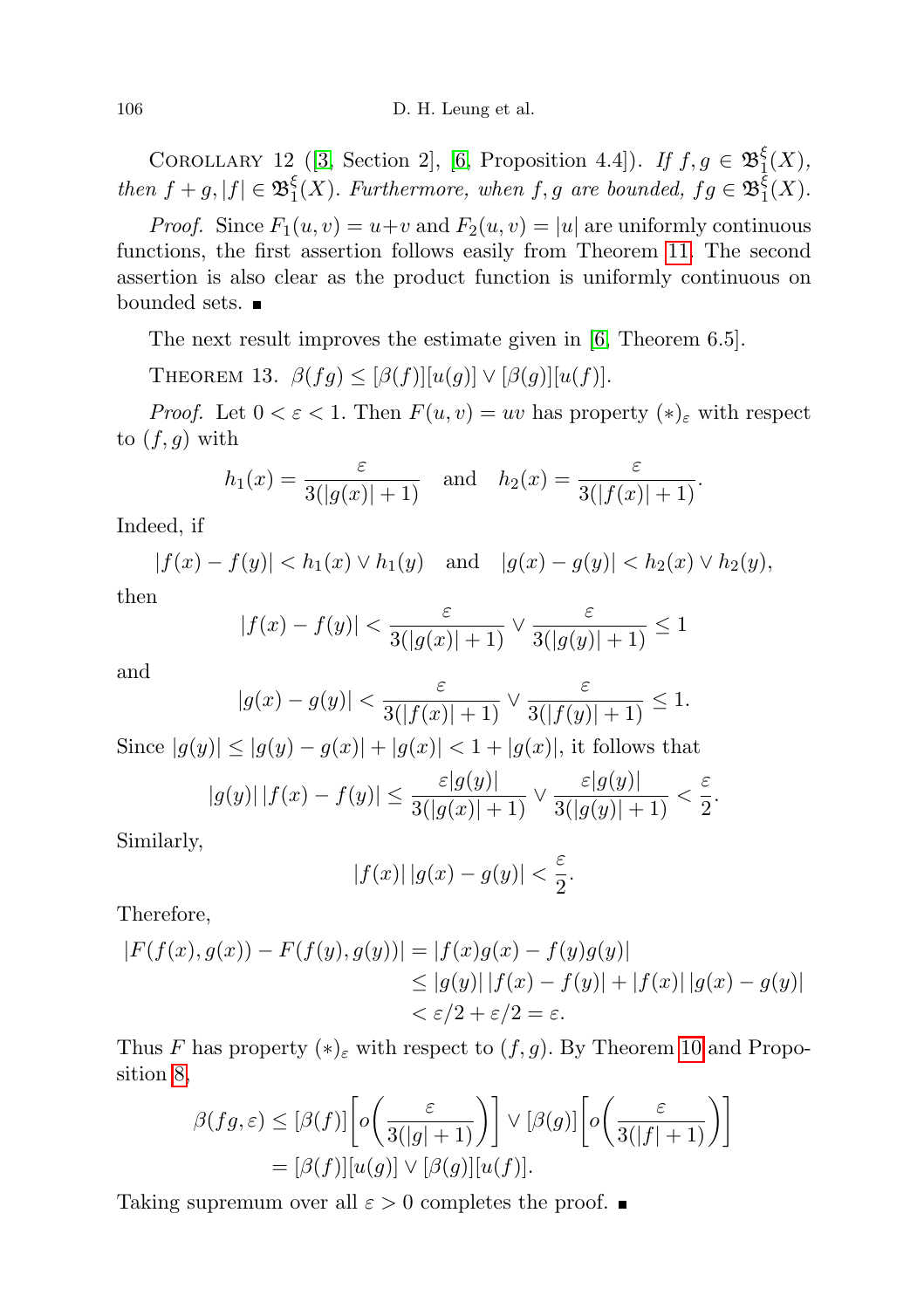COROLLARY 14 ([\[6,](#page-10-2) Theorem 6.5]). If  $\beta(f) \leq \omega^{\xi_1}$  and  $\beta(g) \leq \omega^{\xi_2}$ , then  $\beta(fg) \le \omega^{\xi}$ , where  $\xi = (\xi_1 + \xi_2) \vee (\xi_2 + \xi_1)$ .

*Proof.* Since  $u(f) \leq \beta(f)$  and  $u(g) \leq \beta(g)$ , the result follows easily.

Note that an example has been constructed in [\[6\]](#page-10-2) to show that the above result is optimal.

THEOREM 15. If  $g(x) \neq 0$  for all  $x \in X$ , then

$$
\beta\bigg(\frac{f}{g}\bigg) \leq [\beta(f)][o(g)] \vee [\beta(g)]([o(g)] \vee [u(f)]).
$$

*Proof.* Let  $0 < \varepsilon < 1$ . Then  $F(u, v) = u/v$  has property  $(*)_\varepsilon$  with respect to  $(f, g)$  with

$$
h_1(x) = \frac{\varepsilon |g(x)|}{8} \wedge 1, \quad h_2(x) = \frac{\varepsilon}{3} \left( \frac{|g(x)|^2}{|f(x)|+4} \wedge |g(x)| \right).
$$

Indeed, if

 $|f(x) - f(y)| < h_1(x) \vee h_1(y)$  and  $|g(x) - g(y)| < h_2(x) \vee h_2(y)$ , then  $|f(x)| < |f(y)| + 1$ ,

$$
|f(x) - f(y)| < \frac{\varepsilon |g(x)|}{8} \vee \frac{\varepsilon |g(y)|}{8}
$$
 and  $|g(x) - g(y)| < \frac{|g(x)|}{3} \vee \frac{|g(y)|}{3}$ .

It follows that

(4.1) 
$$
\frac{1}{2}|g(y)| \le |g(x)| \le 2|g(y)|
$$

and thus

<span id="page-8-0"></span>
$$
\frac{|f(x) - f(y)|}{|g(y)|} \le \frac{\varepsilon}{4}.
$$

Also, from  $|g(x) - g(y)| \leq \frac{\varepsilon}{3}$  $\frac{|g(x)|^2}{|f(x)|+4} \vee \frac{\varepsilon}{3}$ 3  $\frac{|g(y)|^2}{|f(y)|+4}$ , it follows that

$$
|f(x)| |g(x) - g(y)| \le \frac{\varepsilon}{3} \frac{|g(x)|^2 |f(x)|}{|f(x)| + 4} \vee \frac{\varepsilon}{3} \frac{|g(y)|^2 |f(x)|}{|f(y)| + 4}
$$
  

$$
\le \frac{\varepsilon}{3} |g(x)|^2 \vee \frac{\varepsilon}{3} |g(y)|^2
$$
  

$$
\le \frac{2\varepsilon}{3} |g(x)| |g(y)| \quad \text{by (4.1)}.
$$

Thus

$$
\frac{|f(x)| |g(x) - g(y)|}{|g(x)| |g(y)|} \le \frac{2\varepsilon}{3}.
$$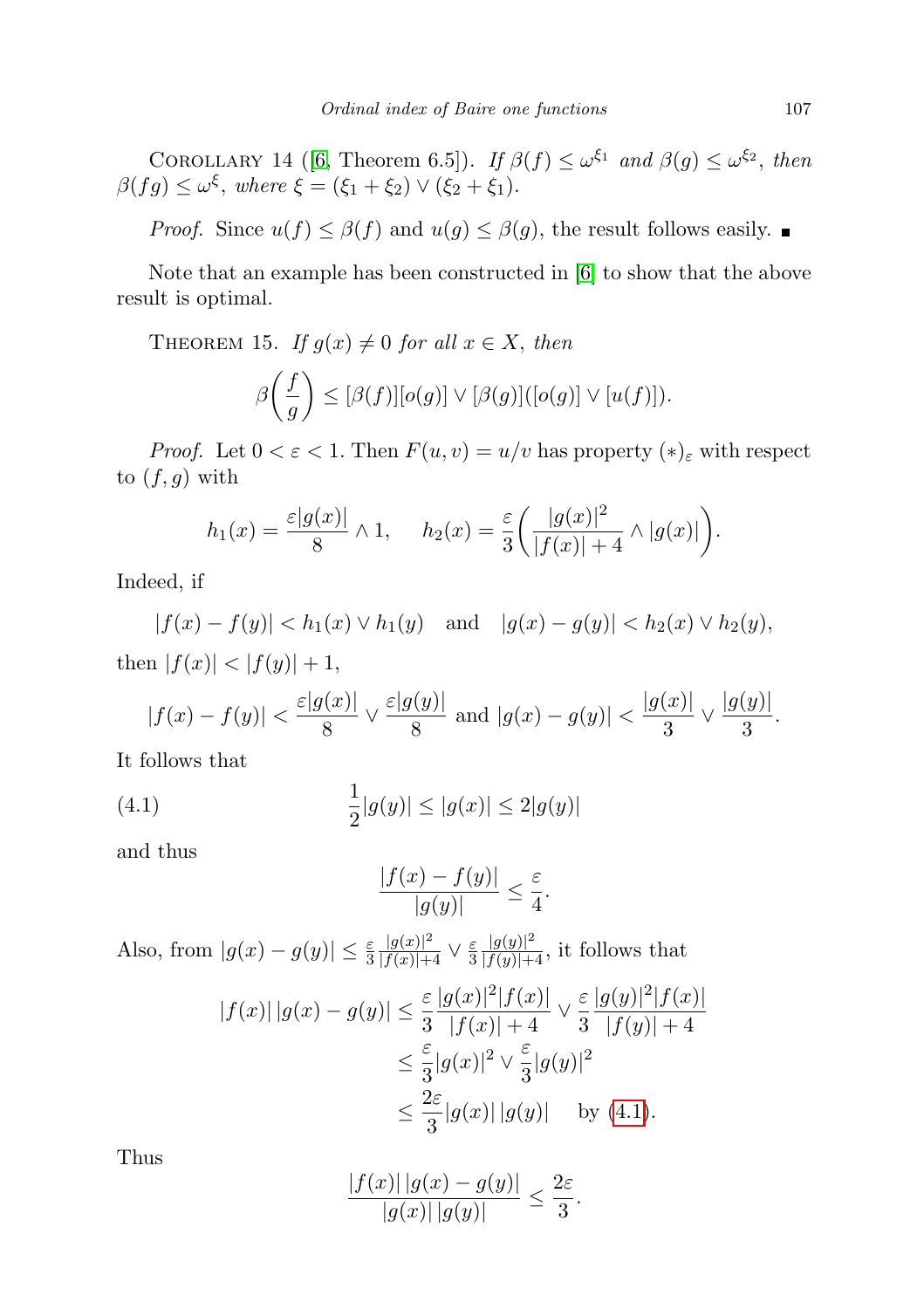Therefore

$$
\left| \frac{f(x)}{g(x)} - \frac{f(y)}{g(y)} \right| \le \left| \frac{f(x)}{g(x)} - \frac{f(x)}{g(y)} \right| + \left| \frac{f(x)}{g(y)} - \frac{f(y)}{g(y)} \right|
$$
  
=  $|f(x)| \left| \frac{1}{g(x)} - \frac{1}{g(y)} \right| + \frac{1}{|g(y)|} |f(x) - f(y)|$   
=  $\frac{|f(x)| |g(x) - g(y)|}{|g(x)| |g(y)|} + \frac{|f(x) - f(y)|}{|g(y)|}$   
 $\le 2\varepsilon/3 + \varepsilon/4 < \varepsilon.$ 

Hence  $F(u, v) = u/v$  has property  $(*)_\varepsilon$  with respect to  $(f, g)$ . By Theorems [10](#page-6-0) and [6](#page-4-0) and Propositions [7](#page-4-2) and [8,](#page-4-1)

$$
\beta\left(\frac{f}{g}\right) \leq [\beta(f)] \bigg[ o\bigg(\frac{\varepsilon|g|}{8} \wedge 1\bigg) \bigg] \vee [\beta(g)] \bigg[ o\bigg(\frac{\varepsilon}{3}\bigg(\frac{|g|^2}{|f|+4} \wedge |g|\bigg)\bigg)\bigg] \bigg]
$$
  
\n
$$
\leq [\beta(f)][o(g)] \vee [\beta(g)] \bigg(\bigg[ o\bigg(\frac{|g|^2}{|f|+4}\bigg)\bigg] \vee [o(g)] \bigg)
$$
  
\n
$$
\leq [\beta(f)][o(g)] \vee [\beta(g)] \big( ([o(g)] \vee [u(f)]) \vee [o(g)] \big)
$$
  
\n
$$
\leq [\beta(f)][o(g)] \vee [\beta(g)] \big( [o(g)] \vee [u(f)] \big).
$$

If  $o(\pi_1) = m$  and  $o(\pi_2) = n$  are both finite, then the proof of Theorem [6](#page-4-0) yields  $o(\pi_1 \wedge \pi_2) \leq m + n - 1$ . Now suppose that f and g are Baire 1 functions with  $\beta(f) = m$  and  $\beta(g) = n$ . By Theorem [4,](#page-2-1) for any  $\varepsilon > 0$ , there are  $\varepsilon/2$ -gauges  $\delta_f$  and  $\delta_g$  of f and g respectively such that  $o(\delta_f) \leq m$ and  $o(\delta_g) \leq n$ . It is clear that  $\delta = \delta_f \wedge \delta_g$  is an  $\varepsilon$ -gauge for  $f + g$ . Since  $o(\delta) = o(\delta_f \wedge \delta_q) \leq m + n - 1$ , we see that  $\beta(f + g, \varepsilon) \leq m + n - 1$  for all  $\varepsilon > 0$ . The same argument goes for  $f \vee g$ ,  $f \wedge g$ , and for bounded f and g,  $fg.$  This recovers Theorem 1.3 of [\[1\]](#page-9-2).

Acknowledgements. The authors would like to thank the referee for suggestions to improve the exposition and for simplifications to the proof of Theorem [4.](#page-2-1)

Research of the first author was partially supported by AcRF project no. R-146-000-130-112.

## References

- <span id="page-9-2"></span>[\[1\]](http://dx.doi.org/10.1006/jfan.1996.0150) F. Chaatit, V. Mascioni and H. P. Rosenthal, On functions of finite Baire index, J. Funct. Anal. 142 (1996), 277–295.
- <span id="page-9-0"></span>[2] R. Haydon, E. Odell and H. P. Rosenthal, On certain classes of Baire-1 functions with applications to Banach space theory, in: Functional Analysis (Austin, TX, 1987–89), Lecture Notes in Math. 1470, Springer, New York, 1991, 1–35.
- <span id="page-9-1"></span>[\[3\]](http://dx.doi.org/10.2307/2001236) A. S. Kechris and A. Louveau, A classification of Baire class 1 functions, Trans. Amer. Math. Soc. 318 (1990), 209–236.